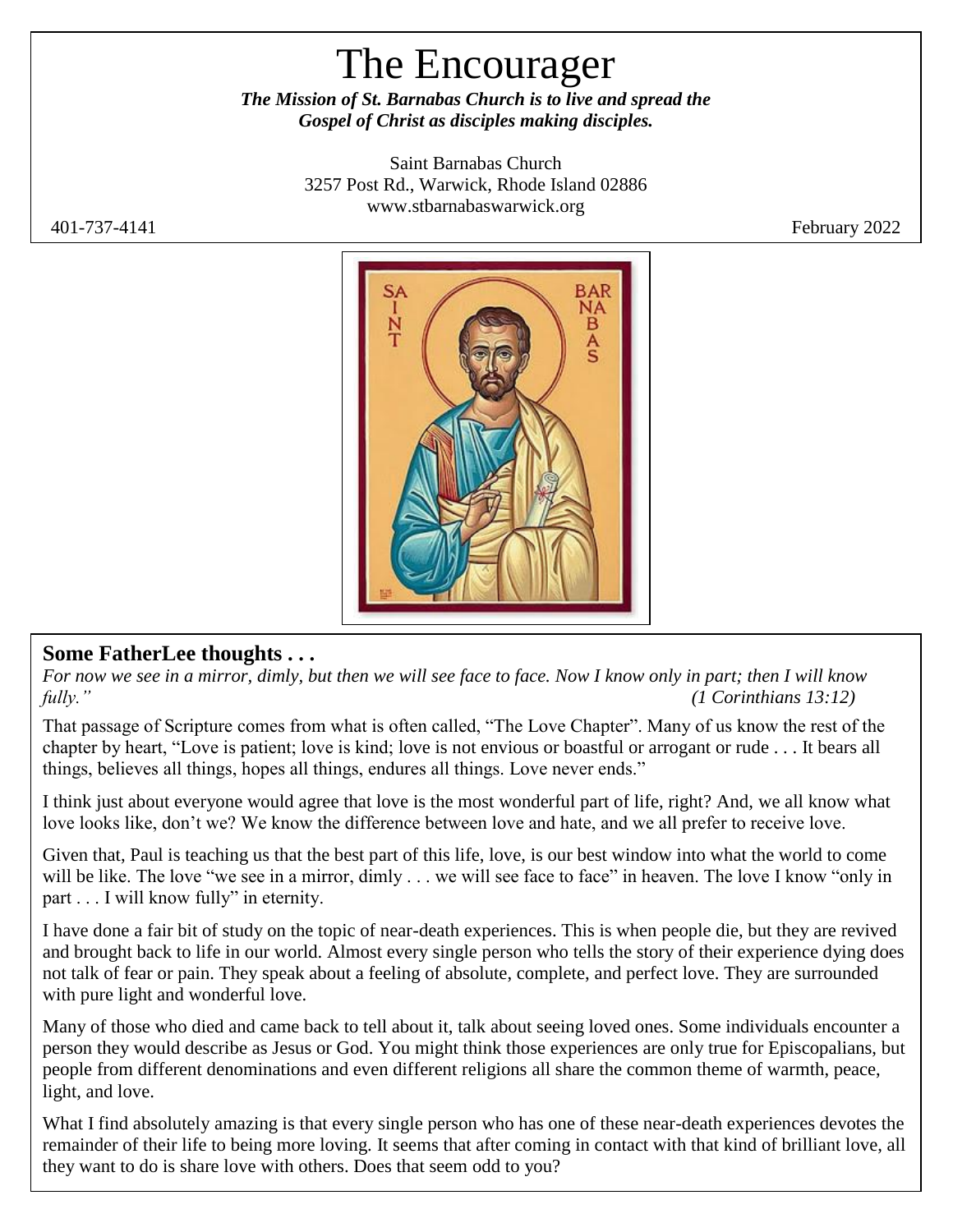It probably shouldn't seem all that strange. Jesus spoke of heaven as if his very own eyes had seen it. And, if we consider the teachings to "love one another as I have loved you" (John 13:34), it makes sense that Christ had known the love of heaven, which is why our Savior was able to share love with us. Then, as we receive the love from God, why would we refrain from sharing that kind of love with others?

There is a sense, of course, that a person must know love before love can be shared. I know that each and every one of us knows something about love. Some of us have deeper reservoirs of love from which to draw from, but there is not one of us who knows nothing of love. Those waters of love are not to be stored as a reserve. Love is to be shared. When it is, love grows deeper and wider and even more magnificent.

I hope that you believe that absolute and pure love is your destiny when this life is over. Since we know heaven will be filled with love, let us strive to make love known "on earth as it is in heaven". Instead of rushing to get to heaven, let us make our time on earth a little more heavenly by loving one another the way our Savior instructed us to do.

#### Faithfully, Fr. Scott

P.S. As you probably know, the Annual meeting was postponed due to our recent snow storm. It is rescheduled for this Sunday, February 6, at 11:00 am. Church will be the same at both 8:00 and 10:00 am. We will then take a few minutes to get ready while we let those who need to leave do so. We need at least 35 active members to conduct the business we need to accomplish. Most of you, by the way, are an active member. The requirements are that you have attended worship at least three times the previous year and support the parish. Please plan to attend. Please plan to vote. The meeting shouldn't take long, I expect only 20 or 30 minutes, and it is the important work that equips us to do the loving work we are called to do. Hope to see you then.



### **Annual Meeting Vestry Elections**

Unless other names are put forward at the rescheduled meeting, below is the list of those you can expect to be elected to the leadership positions in our parish.

**Senior Warden (two year term):**  Heather Rodrigues

**Junior Warden (two year term):** David Dolbashian

**Treasurer (one year term):** Stanley Schofield

**Parish Clerk (one year term):** Stephanie Van Patten

**Vestry at Large (two year terms):** Pruet Beauregard (second term) James Mixner (second term) James Turner Geraldine Fox Gail Frueh

There are up to two Open Positions, but we may wait till next year to fill them so we don't elect seven this year and only one next year.

**Vestry continuing current term:** Marilyn Davis.

| <b>Diocesan Convention (one year terms):</b> |                   |
|----------------------------------------------|-------------------|
| <b>Delegates</b>                             | <b>Alternates</b> |
| David McIntyre                               | Joseph Rodrigues  |
| <b>Stanley Schofield</b>                     | Heidi Seddon      |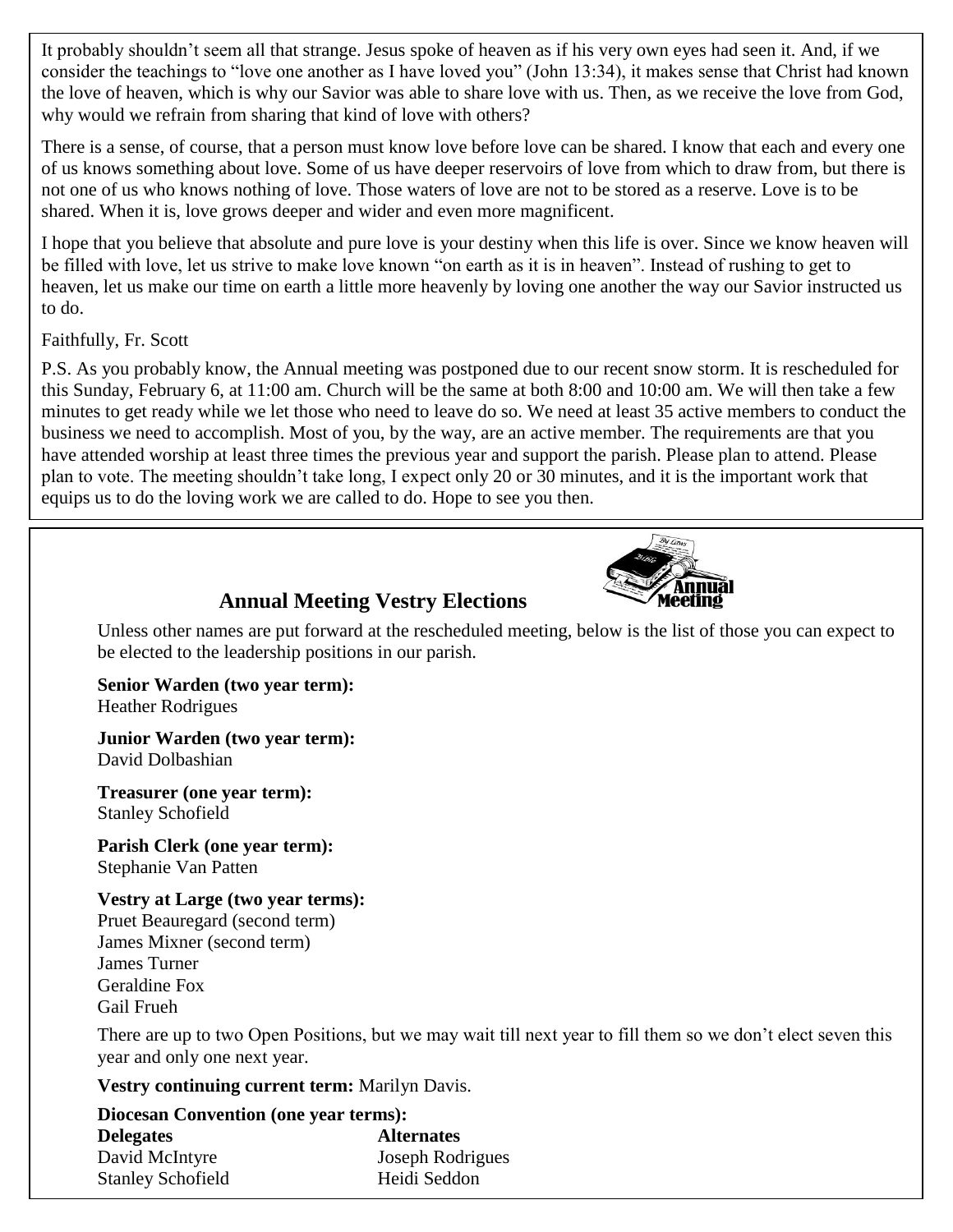## **Healing Prayers February 6th**



You have the opportunity to participate in prayers for healing, the laying on of hands, and annointing with Holy Oil. At the end of the service, simply move to the front of the church. After Fr. Scott greets those leaving church he will join you as we pray for ourselves and those in need. If you ever need prayers for healing please speak to Fr. Scott, you do not need to wait until the first Sunday of the month.

#### **Lent Begins**



Lent begins with Ash Wednesday falling on March 2<sup>nd</sup>. There will be two services that day. The Holy Eucharist will be celebrated at 12 noon and 7:00 p.m. The imposition of ashes will be offered at both services.

#### **Stations of the Cross**



Stations of the Cross will be held on Fridays during Lent at 12:00 noon and 7:00 p.m. The service itself is about 20- 25 minutes. There will also be an optional Lenten Study following each service. The Stations of the Cross have been a part of Lenten devotion for centuries, and I invite you to make it a part of your preparation for Easter this year.

#### **Lenten Study**



On Wednesday evenings beginning March 9<sup>th</sup> at 7 pm Fr. Scott and Ivy Swinski will lead a one hour conversation about Faith using the TV show *Ted Lasso* as our starting point. You may join us in person in the Parish Hall or a Zoom link can be provided.

#### **Morning Prayer**



On Tuesday mornings at 10:00 a.m. Fr. Scott holds an abbreviated Morning Prayer Service. This gives us another chance to pray for this world, this nation, our church, our friends, family and even our enemies.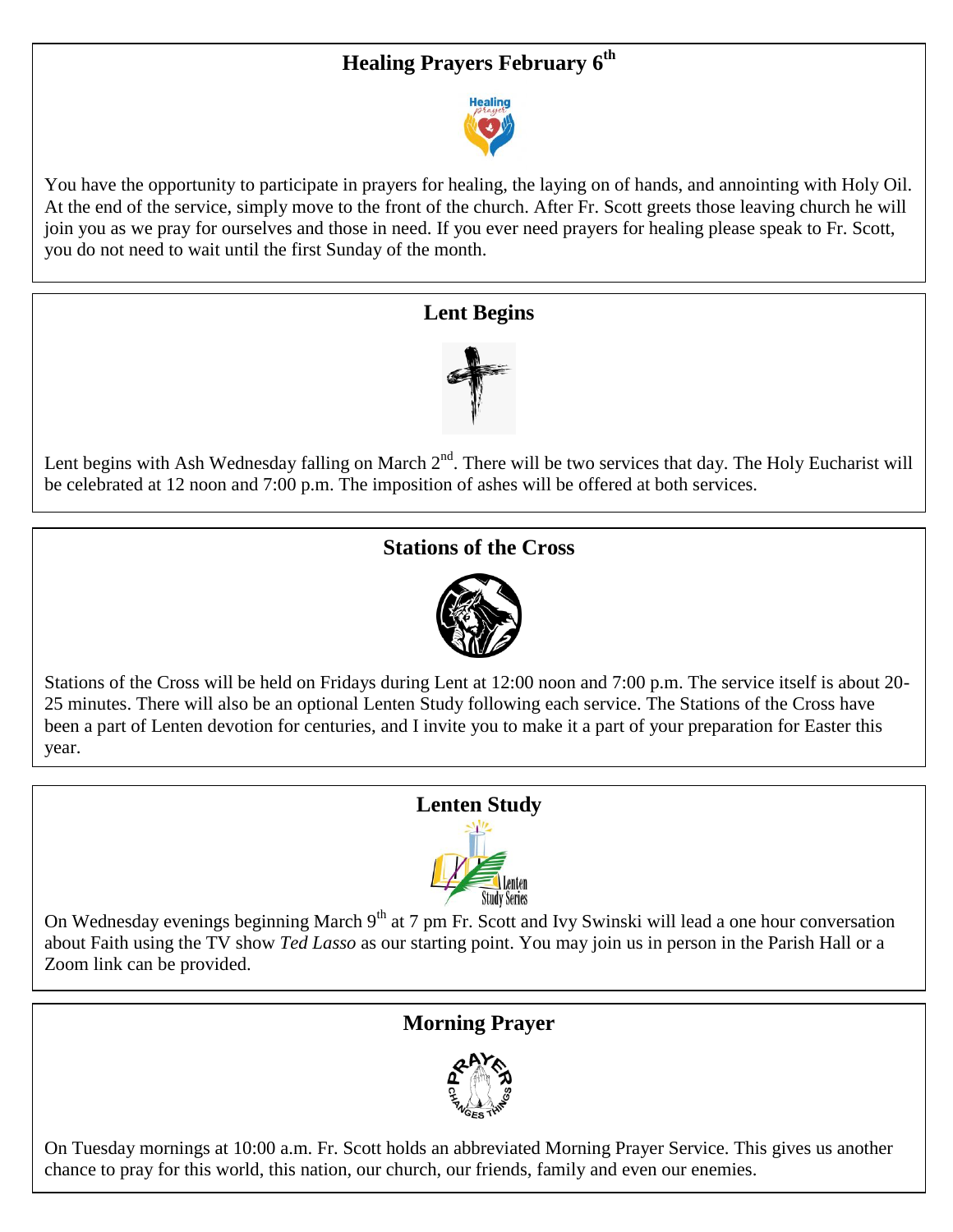## **Happy Birthday**



We would like to wish those celebrating birthdays in the month of February a very Happy Birthday!

| Andrew Giles                   | Geena Lee Toro          |
|--------------------------------|-------------------------|
| <b>Angeline Marcks</b>         | Jayne McBride           |
| <b>Beverly Nicholson-Smith</b> |                         |
| Caleb DelSesto                 | Pam Peloso              |
| Craig Merritt                  | Maria Campos            |
| Dorothy Klekot                 | <b>Allyn Frost</b>      |
| <b>Kyle Swenson</b>            | <b>Susan Federico</b>   |
| Linden Rogers                  | Coreena Turner          |
| Marcia Carpenter               | Cheryl Marble           |
| <b>Marion St. Onge</b>         | <b>Donald Carpenter</b> |
| Michele Carignan               | Donna-Mae Coolen        |
| Muriel Smith                   | Katherine Richardson    |
| Peyton Silvestri               | Greta Shuster           |
| Steven Iozzi                   | Alice Malveto           |
|                                |                         |

#### **Happenings at St. Barnabas**



**Sunday Holy Eucharist** 8:00 a.m. (Rite I) 10:00 a.m. (Rite II)

**Morning Prayer** Tuesday & Thursday 10:00 a.m.

#### **Worship and Bible Study**

Wednesday 10:00 a.m. Holy Eucharist 10:30 a.m. Bible Study



#### **Prayer Chain**

Our prayer chain is organized to meet the prayer needs of our parish family as well as those in our community of family, friends and neighbors. It functions as a rapid response to anyone in need of prayers. Because prayer requests are communicated by e-mail, the Prayer Chain is available 24/7. Robin Beckwith, our coordinator keeps a list of voluntary prayer intercessors, and we always welcome new volunteers! Please contact Robin Beckwith our prayer chain coordinator if you have a prayer request or would like to volunteer.